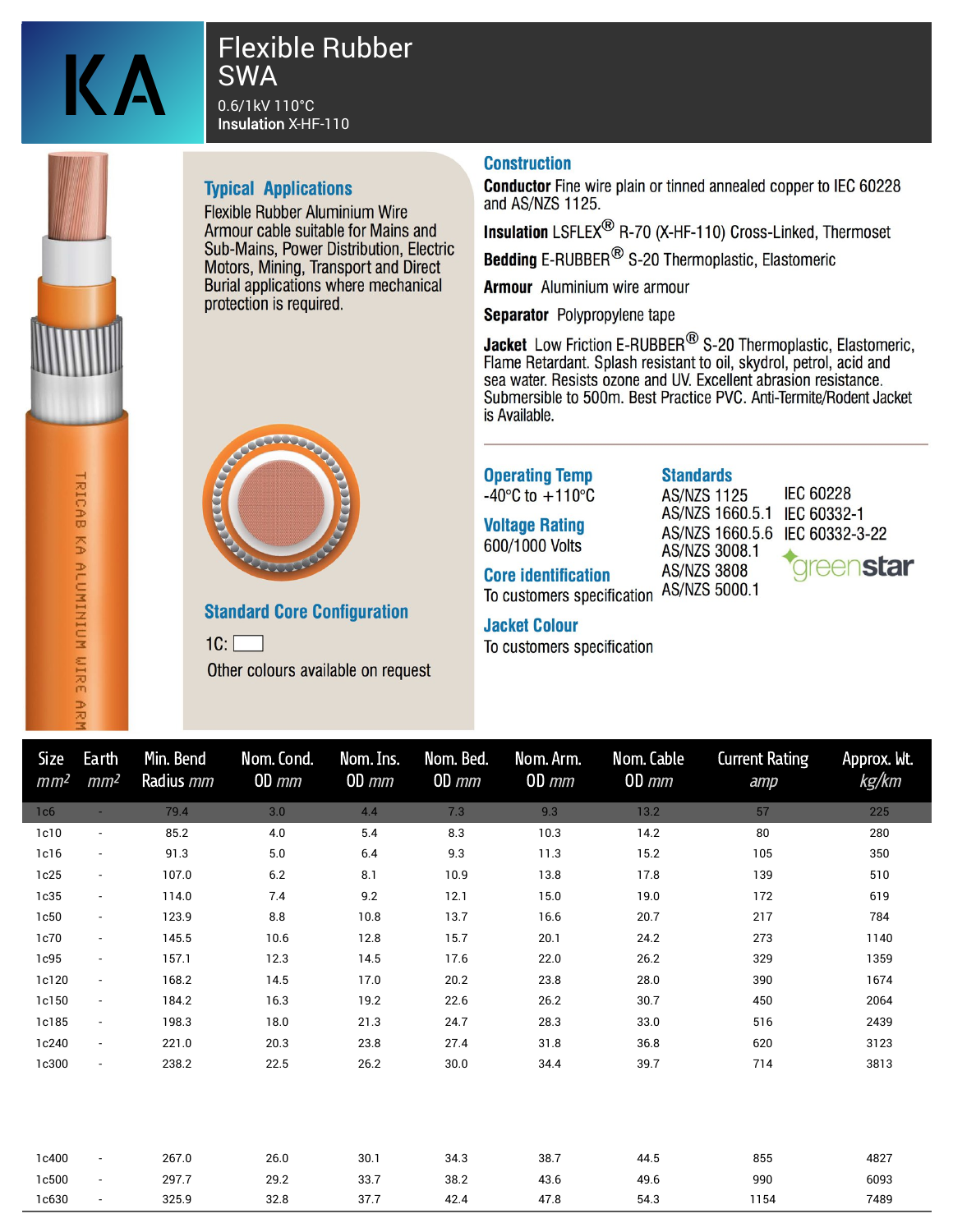| <b>Size</b><br>mm <sup>2</sup> | Earth<br>mm <sup>2</sup> | Min. Bend<br>Radius mm | Nom. Cond.<br>$OD \, mm$ | Nom. Ins.<br>$OD \, mm$ | Nom. Bed.<br>$OD \, mm$ | Nom. Arm.<br>$OD \, mm$ | Nom. Cable<br>$OD \, mm$ | <b>Current Rating</b><br>amp | Approx. Wt.<br>kg/km |
|--------------------------------|--------------------------|------------------------|--------------------------|-------------------------|-------------------------|-------------------------|--------------------------|------------------------------|----------------------|
| 2c6                            | 6                        | 113.2                  | $3.0\,$                  |                         | 11.9                    | 14.8                    | 18.9                     | 63                           | 730                  |
| 2c10                           | 4                        | 120.6                  | $4.0\,$                  |                         | 13.2                    | 16.1                    | 20.1                     | 88                           | 815                  |
| 2c16                           | 6                        | 143.2                  | $5.0\,$                  |                         | 15.3                    | 19.7                    | 23.9                     | 116                          | 1293                 |
| 2c25                           | 6                        | 165.2                  | $6.2\,$                  |                         | 18.9                    | 23.3                    | 27.5                     | 154                          | 1688                 |
| 2c35                           | 10                       | 183.0                  | 7.4                      |                         | 21.6                    | $26.0\,$                | $30.5\,$                 | 190                          | 2072                 |
| 2c50                           | 16                       | 203.2                  | 8.8                      |                         | 24.7                    | 29.1                    | 33.9                     | 238                          | 2592                 |
| 2c70                           | 25                       | 225.8                  | 10.6                     |                         | 28.2                    | 32.6                    | 37.6                     | 299                          | 3310                 |
| 2c95                           | 25                       | 263.2                  | 12.3                     |                         | 32.9                    | 38.3                    | 43.9                     | 357                          | 4407                 |
| 3c1.5                          | 1.5                      | 96.7                   | $1.5$                    |                         | 9.2                     | 12.1                    | 16.1                     | 24                           | 490                  |
| 3c2.5                          | 2.5                      | 105.3                  | 1.9                      |                         | 10.6                    | 13.5                    | 17.5                     | 32                           | 580                  |
| 3c4                            | 4                        | 111.4                  | $2.5\,$                  |                         | 11.6                    | 14.5                    | 18.6                     | 42                           | 671                  |
| 3c6                            | 6                        | 120.6                  | $3.0\,$                  |                         | 13.1                    | 16.0                    | 20.1                     | 54                           | 810                  |
| 3c10                           | 4                        | 138.9                  | 4.0                      |                         | 14.6                    | 19.0                    | 23.2                     | 75                           | 1216                 |
| 3c16                           | 6                        | 151.8                  | $5.0\,$                  |                         | 16.9                    | 21.3                    | 25.3                     | 99                           | 1517                 |
| 3c25                           | 6                        | 173.2                  | $6.2\,$                  |                         | $20.0\,$                | 24.4                    | 28.9                     | 131                          | 1975                 |
| 3c35                           | 10                       | 194.0                  | 7.4                      |                         | 23.2                    | 27.6                    | 32.3                     | 162                          | 2450                 |
| 3c50                           | 16                       | 216.6                  | $8.8\,$                  |                         | 26.7                    | 31.1                    | 36.1                     | 204                          | 3135                 |
| 3c70                           | 25                       | 247.9                  | 10.6                     |                         | 31.4                    | 35.8                    | 41.3                     | 255                          | 4164                 |
| 3c95                           | 25                       | 278.5                  | 12.3                     |                         | 35.3                    | 40.7                    | 46.4                     | 306                          | 5335                 |
| 3c120                          | 35                       | 310.3                  | 13.9                     |                         | 40.0                    | 45.4                    | 51.7                     | 360                          | 6474                 |
| 3c150                          | 50                       | 343.3                  | 15.1                     |                         | 45.0                    | 50.4                    | 57.2                     | 413                          | 7832                 |
| 3c185                          | 70                       | 376.4                  | 16.9                     |                         | $50.2\,$                | 55.6                    | 62.7                     | 470                          | 9104                 |
| 3c240                          | 95                       | 416.2                  | 18.9                     |                         | 56.1                    | 61.5                    | 69.4                     | 559                          | 11410                |
| 3c300                          | 120                      | 432.7                  | 21.5                     |                         | 58.8                    | 64.2                    | 72.1                     | 638                          | 13603                |
| 4c4                            | 4                        | 114.4                  | $2.5\,$                  |                         | 12.7                    | 15.6                    | 19.1                     | 42                           | 735                  |
| 4c6                            | 6                        | 137.1                  | $3.0\,$                  |                         | 14.3                    | 18.7                    | 22.8                     | 54                           | 1182                 |
| 4c10                           | 4                        | 148.7                  | $4.0\,$                  |                         | 16.2                    | 20.6                    | 24.8                     | 75                           | 1415                 |
| 4c16                           | 6                        | 165.2                  | $5.0\,$                  |                         | 18.9                    | 23.3                    | 27.5                     | 99                           | 1786                 |
| 4c25                           | 6                        | 187.9                  | $6.2\,$                  |                         | 22.4                    | 26.8                    | 31.3                     | 131                          | 2319                 |
| 4c35                           | 10                       | 212.4                  | 7.4                      |                         | $26.0\,$                | 30.4                    | 35.4                     | 162                          | 2957                 |
| 4c50                           | 16                       | 241.1                  | 8.8                      |                         | $30.5\,$                | 34.9                    | 40.2                     | 204                          | 3810                 |
| 4c70                           | 25                       | 278.5<br>310.9         | 10.6<br>12.3             |                         | 35.3<br>40.1            | 40.7<br>45.5            | 46.4<br>51.8             | 255<br>306                   | 5474<br>6541         |
| 4c95<br>4c120                  | 25<br>35                 | 342.7                  | 13.9                     |                         | 45.0                    | 50.4                    | 57.1                     | 360                          | 7955                 |
| 4c150                          | 50                       | 382.5                  | 15.1                     |                         | 51.0                    | 56.4                    | 63.8                     | 413                          | 9601                 |
| 4c185                          | 70                       | 418.6                  | 16.9                     |                         | 56.5                    | 61.9                    | 69.8                     | 470                          | 11200                |
| 4c240                          | 95                       | 437.6                  | 18.9                     |                         | 59.4                    | 64.8                    | 72.9                     | 559                          | 13807                |
| 5c1.5                          | $\sim$                   | 95.6                   | 1.5                      |                         | 10.2                    | 12.2                    | 15.9                     | 16                           | 444                  |
| 5c2.5                          | $\sim$                   | 108.5                  | 1.9                      |                         | 11.4                    | 14.3                    | 18.1                     | 21                           | 646                  |
| 6c1.5                          | $\sim$                   | 106.5                  | 1.5                      |                         | 11.1                    | 14.0                    | 17.8                     | 15                           | 602                  |
| 6c2.5                          | $\overline{\phantom{a}}$ | 114.7                  | 1.9                      |                         | 12.4                    | 15.4                    | 19.1                     | 20                           | 719                  |
| 7c1.5                          | $\sim$                   | 106.5                  | 1.5                      |                         | 11.1                    | 14.0                    | 17.8                     | 14                           | 619                  |
| 7c2.5                          | $\sim$                   | 114.7                  | 1.9                      |                         | 12.4                    | 15.4                    | 19.1                     | 19                           | 745                  |
| 8c1.5                          | $\blacksquare$           | 112.8                  | 1.5                      |                         | 12.1                    | 15.1                    | 18.8                     | 14                           | 683                  |
| 10c1.5                         | $\sim$                   | 132.7                  | 1.5                      |                         | 13.9                    | 18.4                    | 22.1                     | 13                           | 1045                 |
| 10c2.5                         | $\sim$                   | 143.5                  | 1.9                      |                         | 15.7                    | 20.2                    | 23.9                     | 17                           | 1243                 |
| 12c1.5                         | $\sim$                   | 136.3                  | 1.5                      |                         | 14.5                    | 19.0                    | 22.7                     | 12                           | 1114                 |
|                                |                          |                        |                          |                         |                         |                         |                          |                              |                      |
| 12c2.5                         | $\sim$                   | 146.4                  | 1.9                      |                         | 16.4                    | 20.9                    | 24.4                     | 16                           | 1321                 |
| 14c1.5                         | $\sim$                   | 140.8                  | 1.5                      |                         | 15.2                    | 19.7                    | 23.5                     | 11                           | 1185                 |
| 14c2.5                         | $\sim$                   | 151.5                  | 1.9                      |                         | 17.2                    | 21.7                    | 25.3                     | 15                           | 1412                 |